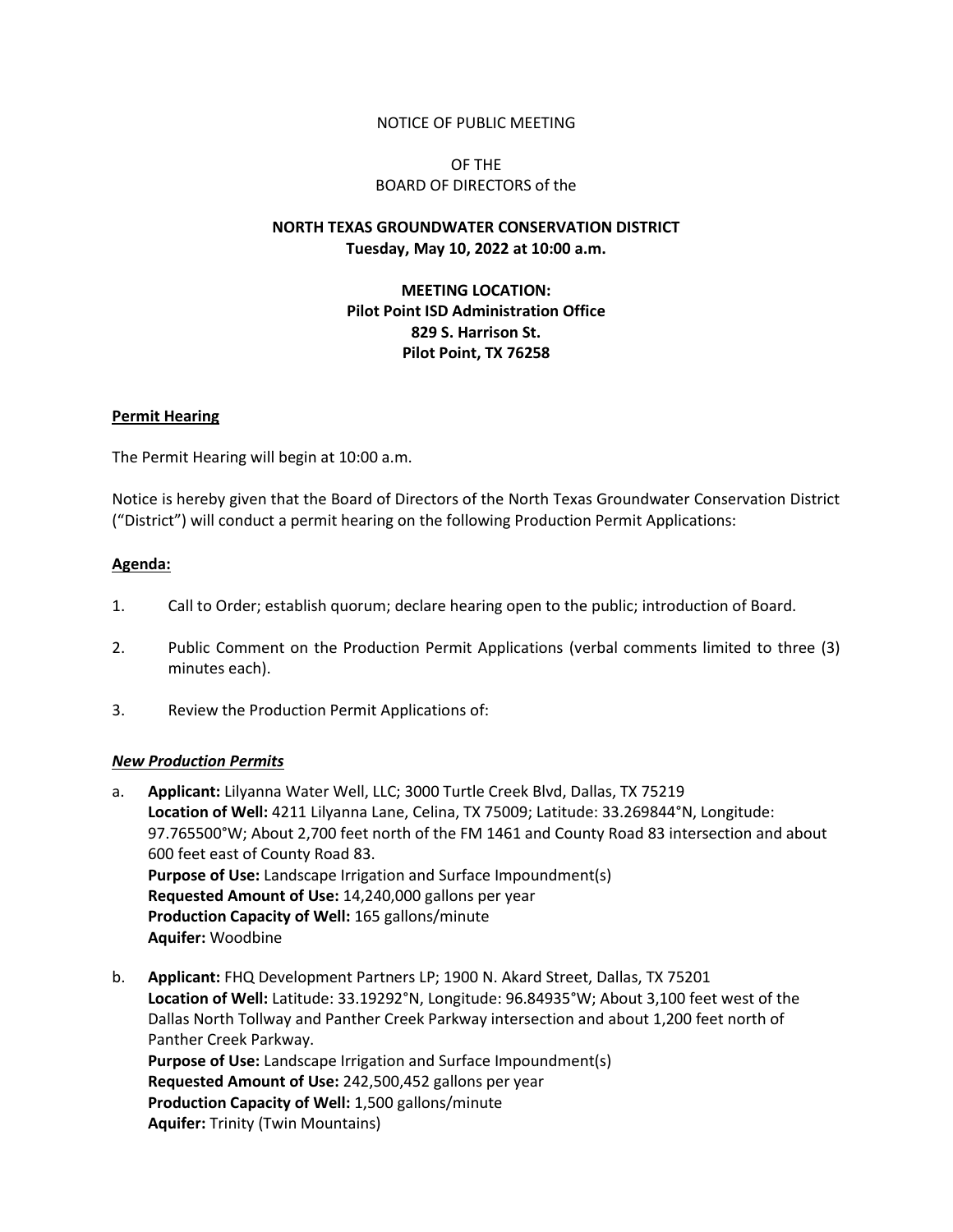- c. **Applicant:** Peytonville Property, LLC; 5000 TW King Rd, Southlake, TX 76092 **Location of Well:** 5000 TW King Rd, Southlake, TX 76092; Latitude: 33.008333°N, Longitude: 97.168500°W **Purpose of Use:** Irrigation, Livestock, Dust Control and Fire Suppression **Requested Amount of Use:** 7,520,000 gallons per year for 2022; 5,247,000 gallons per year after 2023 **Production Capacity of Well:** 60 gallons/minute **Aquifer:** Trinity (Paluxy)
- d. **Applicant:** KSW Holding Hickory Creek; 1851 Turbeville Rd, Hickory Creek, TX 75065 **Location of Well:** 1851 Turbeville Road, Hickory Creek, TX 75065; Latitude: 33.122944°N, Longitude: 97.055917°W; About 200 feet east of the Saratoga Drive and Turbeville Road intersection and about 75 feet north of Turbeville Road. **Purpose of Use:** Landscape Irrigation and Surface Impoundment(s) **Requested Amount of Use:** 10,522,000 gallons per year **Production Capacity of Well:** 100 gallons/minute **Aquifer:** Trinity (Paluxy)
- 4. Consider and act upon the Production Permit Applications, including designation of parties and/or granting or denying the Production Permit Applications in whole or in part, as applicable.
- 5. Adjourn or continue permit hearing.

## **Board Meeting**

The regular Board Meeting will begin upon adjournment of the above noticed Permit Hearing.

Notice is hereby given that the Board of Directors of the North Texas Groundwater Conservation District ("District") may discuss, consider, and take all necessary action, including expenditure of funds, regarding each of the agenda items below:

## **Agenda:**

- 1. Pledge of Allegiance and Invocation.
- 2. Call to order, establish quorum; declare meeting open to the public.
- 3. Public comment.
- 4. Consider and act upon approval of the minutes from the April 12, 2022, Board meeting.
- 5. Consider and act upon approval of invoices and reimbursements, Resolution No. 2022-05-10-1.
- 6. Receive reports from the following Committees\*:
	- a. Budget and Finance Committee
		- 1) Receive Monthly Financial Information
	- b. Investment Committee
		- 1) Receive Quarterly Investment Report